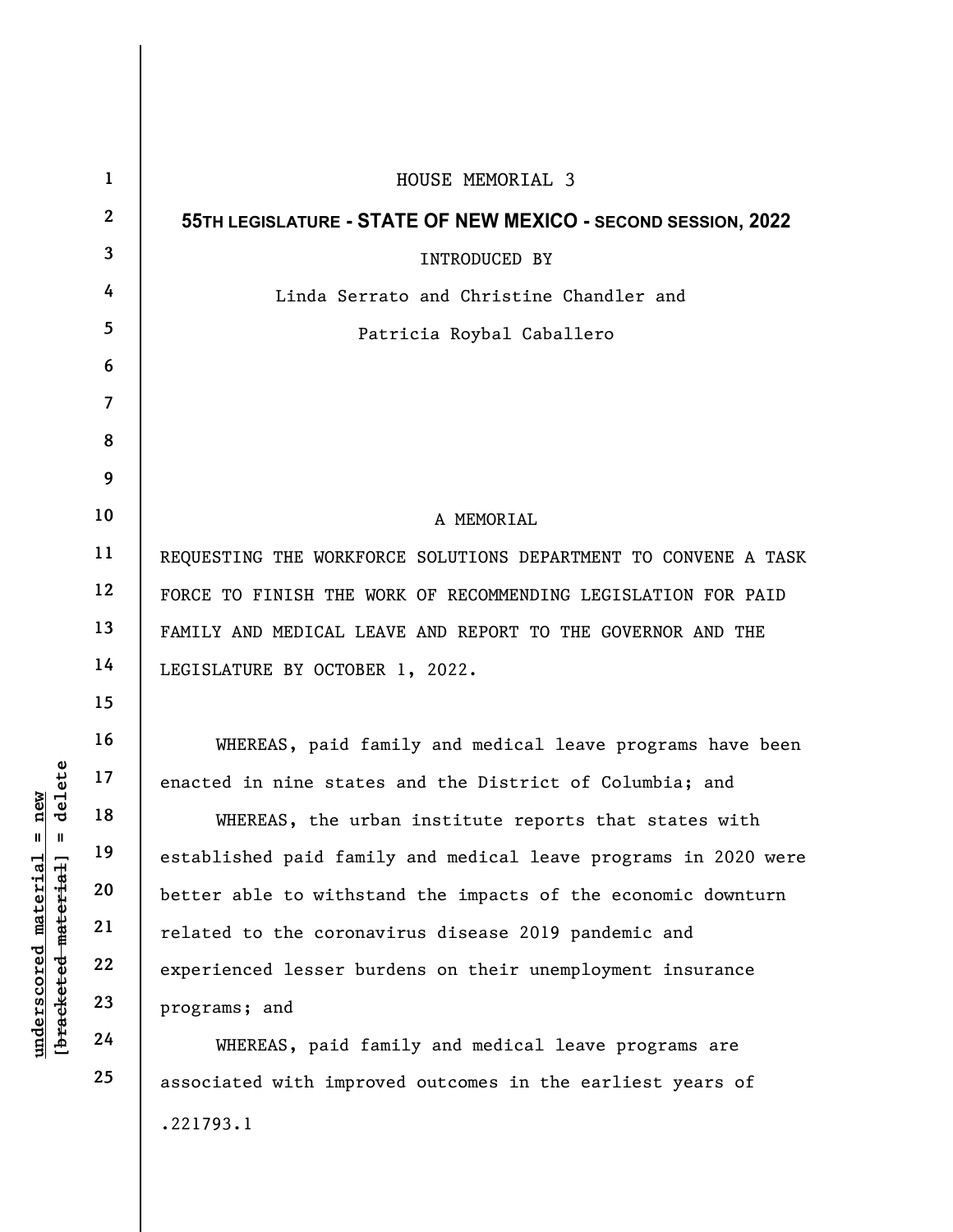life, including higher rates of breastfeeding and immunization and lower rates of child abuse, domestic violence and financial instability; and

WHEREAS, the number of workers providing unpaid care for elder family members is increasing as the United States population over age sixty-five grows; and

WHEREAS, many working New Mexicans who experience serious medical conditions currently have limited access to paid or unpaid leave through their employers and often delay medical treatment until an emergency arises; and

WHEREAS, in 2021, the New Mexico legislature passed the Healthy Workplaces Act, which requires that employers provide at least one hour of sick leave to an employee for every thirty hours worked; and

WHEREAS, while a step in the right direction, the Healthy Workplaces Act is not comparable to the federal Family and Medical Leave Act of 1993 or the family and medical leave programs in other states; and

WHEREAS, women-led households and communities of color face the greatest burden of caregiving for children and elders; and

underscored material species of the greatest burning and the weakened material of the greatest burning and the workforce due to the workforce due to WHEREAS, the coronavirus disease 2019 pandemic has forced millions of women in the country, especially mothers, out of the workforce due to increasing family caregiving responsibilities; and

.221793.1

1

2

3

4

5

6

7

8

9

10

11

12

13

14

15

16

17

18

19

20

21

22

23

24

25

 $- 2 -$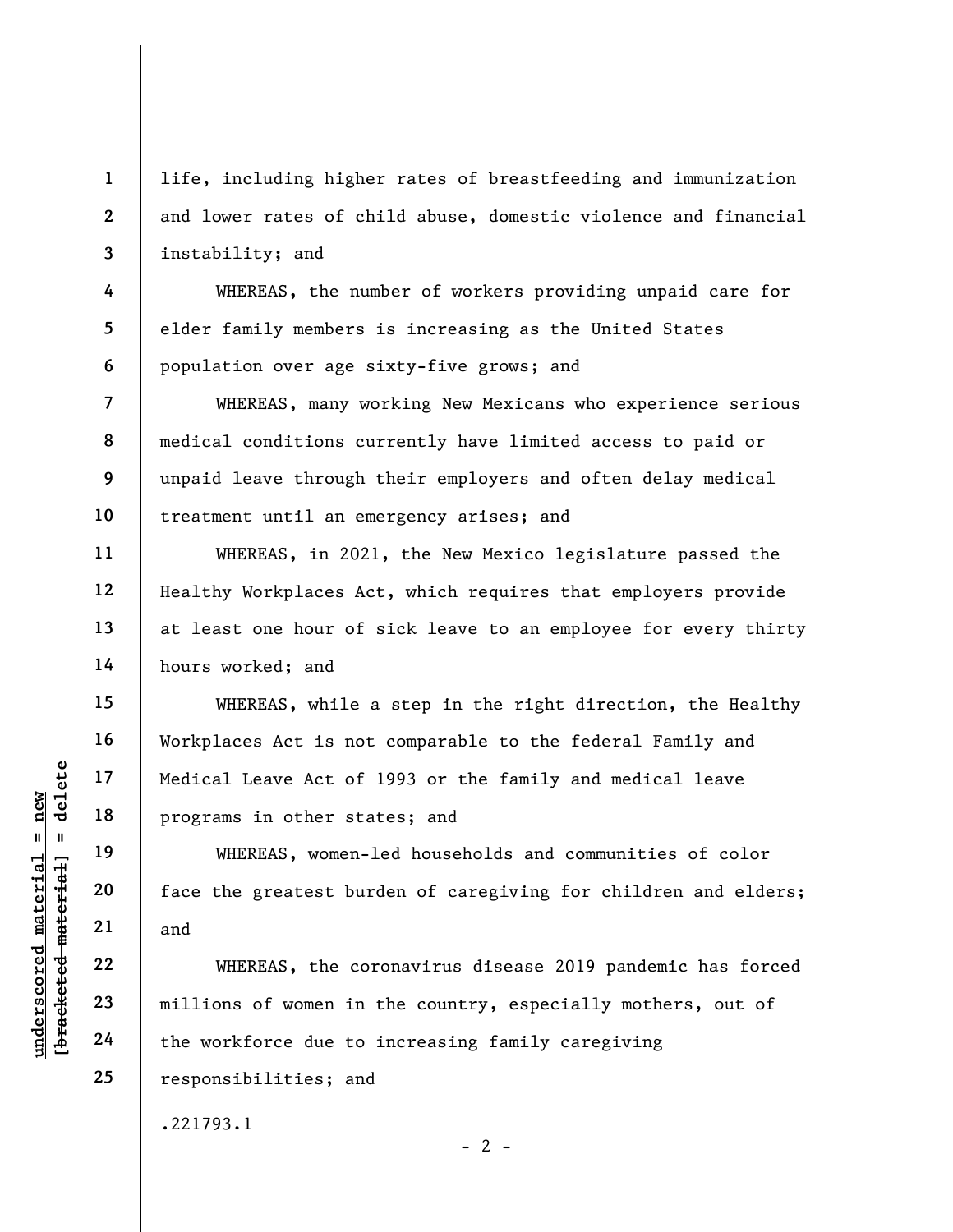1 2

3

4

5

6

7

8

9

10

11

12

13

14

15

16

17

18

19

20

21

22

23

24

25

WHEREAS, New Mexico businesses are facing a worker shortage, and paid family and medical leave is associated with improved employee recruitment, retention and morale; and

WHEREAS, ninety-six percent of New Mexico businesses have fewer than fifty employees and are not required to provide unpaid leave through the federal Family and Medical Leave Act of 1993; and

WHEREAS, the costs of hiring and training new employees are a significant burden for employers; and

WHEREAS, most small businesses in New Mexico cannot afford to consistently provide employer-based paid leave benefits to their employees; and

WHEREAS, a state-administered paid family and medical leave trust fund is significantly less expensive for employers than a privately funded paid leave program; and

WHEREAS, the coronavirus disease 2019 pandemic has demonstrated that paid leave is critical to protecting public health and promoting economic stability and resilience;

UN DERESENTATIVES OF THE REPORT OF THE REPORT OF THE SOLUTION OF THE SOLUTION OF THE SOLUTION OF THE SOLUTION OF THE SOLUTION OF THE SOLUTION OF THE SOLUTION OF THE SOLUTION OF THE SOLUTION OF THE SOLUTION OF THE SOLUTION NOW, THEREFORE, BE IT RESOLVED BY THE HOUSE OF REPRESENTATIVES OF THE STATE OF NEW MEXICO that the workforce solutions department be requested to convene a task force to develop recommendations for the enactment and implementation of a paid family and medical leave act, including the establishment and administration of a paid family and medical leave trust fund administered by the department; and .221793.1

 $-3 -$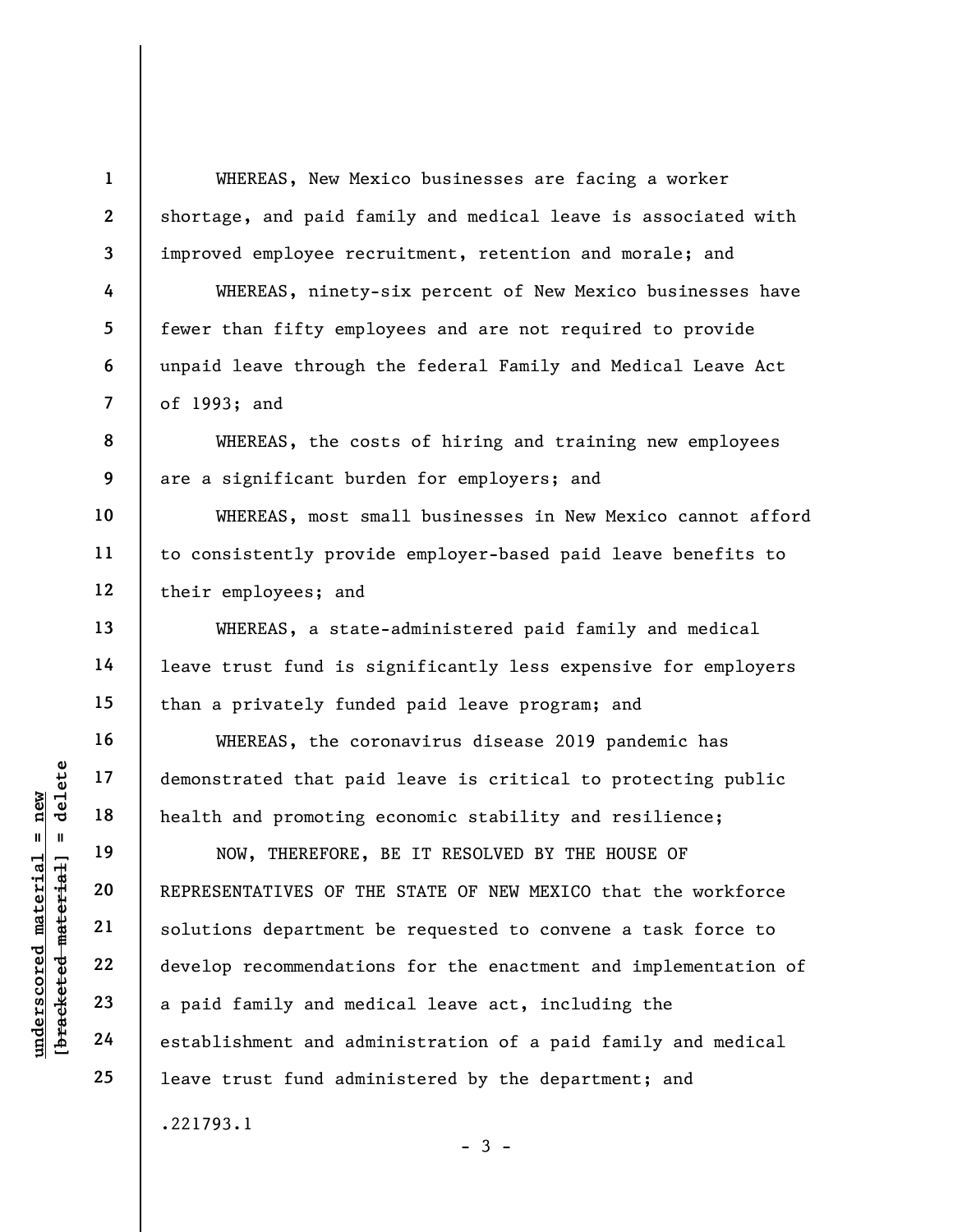underscored material material material material material material material material material material discrete<br>discreption of the material material material control material material discrete<br>discreption of the material ma 1 2 3 4 5 6 7 8 9 10 11 12 13 14 15 16 17 18 19 20 21 22 23 24 25 BE IT FURTHER RESOLVED that the task force include members representing: A. a statewide nonprofit organization that provides legal services and policy expertise for women and girls; B. a statewide nonprofit organization that provides policy expertise on the interests of children; C. the New Mexico public health association; D. a statewide nonprofit organization with legal and policy expertise on elder rights; E. a statewide coalition that focuses on perinatal issues; F. an organization representing persons with disabilities; G. two statewide organizations representing labor, at least one of which represents health care employees; H. Native American tribal government; I. the American Indian chamber of commerce of New Mexico; J. two statewide organizations representing businesses; K. a statewide organization representing Hispano business owners; L. a statewide organization representing lesbian, gay, bisexual and transgender persons; M. a statewide organization representing African .221793.1  $- 4 -$